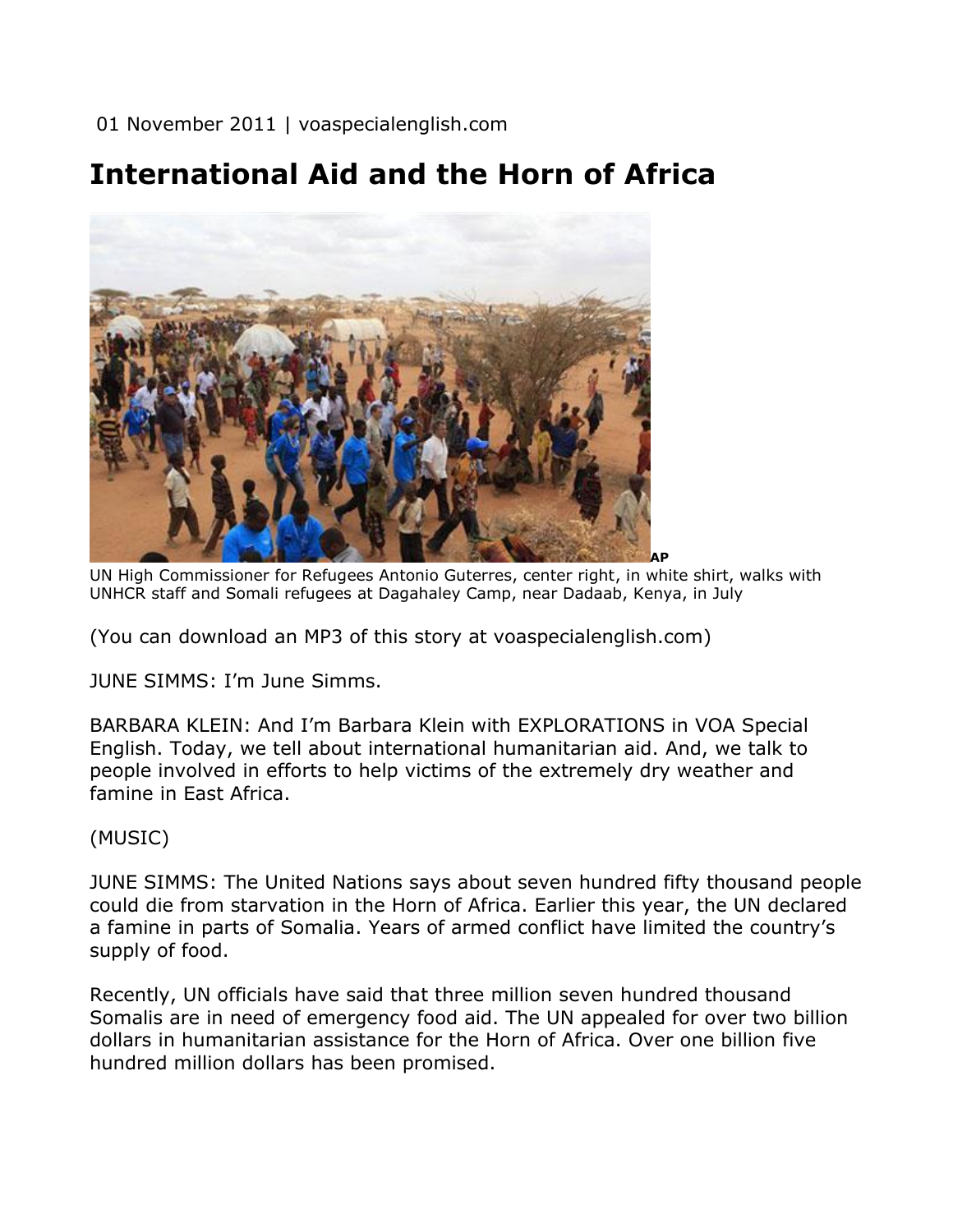Last month, the United States said it would provide an additional twenty-three million dollars to countries in the Horn of Africa. It said ten million of the twentythree million dollars would go directly to Somalia. In all, the United States has promised more than six hundred million dollars because of the famine and drought conditions.

BARBARA KLEIN: Other countries are also helping the Horn of Africa. The African Union has promised three hundred fifty million dollars in aid to Somalia. The Organization of Islamic Cooperation has made a similar offer. Germany plans to donate one hundred seventy million dollars to the area. Britain has promised one hundred fifteen million dollars in aid, with the European Union offering another three hundred million dollars.

Because of conditions in Somalia, many nations and organizations have promised humanitarian and economic assistance. But what does this mean?

International aid is often described as the act of one nation providing resources to another. The aid can be given through goods, such as food, medicines and other supplies. It also could be payments to victims or groups working in the area.

## (MUSIC)

JUNE SIMMS: The United States provides economic and humanitarian assistance through the United States Agency for International Development, or USAID. President John F. Kennedy made an order to create the agency in nineteen sixtyone as part of the Foreign Assistance Act.

Nancy Lindborg is USAID's Assistant Administrator for the Bureau for Democracy, Conflict and Humanitarian Assistance. She says her agency provides financial support to Non Governmental Organizations, also known as NGOs.

NANCY LINDBORG: "USAID operates by providing funds to organizations, both NGOs, local NGOs, international NGOs, UN agencies, and we partner with local and regional governments to provide assistance."

USAID has established a three-part program in Somalia. Ms. Lindborg describes how the program works.

NANCY LINDBORG: "We're working on a three part approach to meeting the needs of those in the famine areas. The first is getting in food wherever we can. In particular, those therapeutic foods that are easily digestible by young children who are suffering from malnutrition."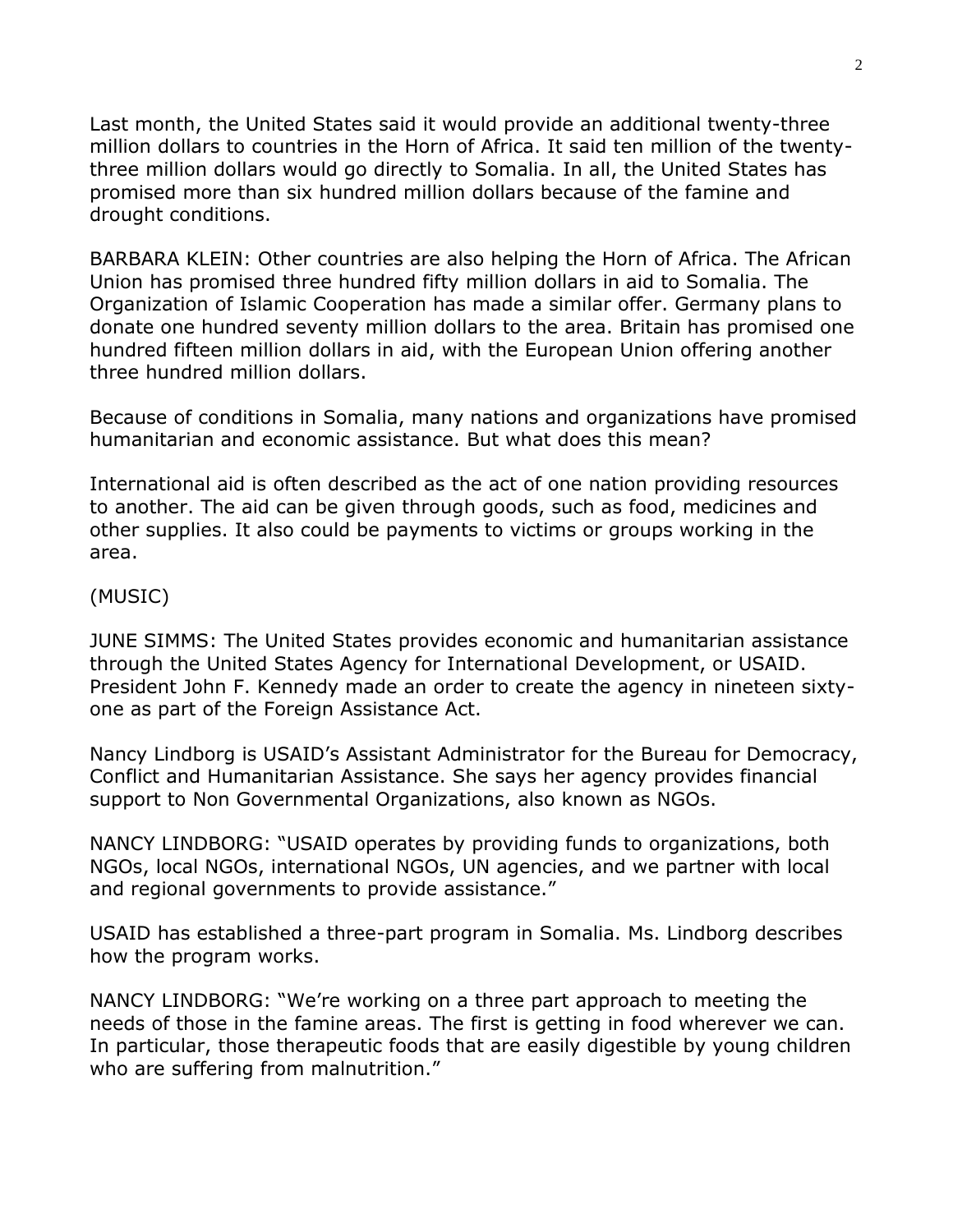BARBARA KLEIN: The foods are two powdered milk products, called F-75 and F-100, and a peanut-based food called Plumpy'nut. They are given to starving children because they provide more nutrients and are easy for the body to process.

Nancy Lindborg describes the second part of the program.

NANCY LINDBORG: "We are working very hard on supporting health programs, public health programs. We are very concerned with the coming rains, that there will be additional diseases that are a result of these wetter conditions. And so supporting vaccination programs, especially for measles; we are concerned that cholera and malaria will be on the rise. And this is so urgent for children under five who are already weakened by malnutrition to have access to these health programs as well as to clean water."

Ms. Lindborg adds that diseases carried by water can cause serious problems during droughts, famines or natural disasters.

NANCY LINDBORG: "Finally, we are working on programs that increase access to markets. Where there is food available in the markets but it's simply too expensive for families to afford without some assistance programs."

## (MUSIC)

JUNE SIMMS: As Nancy Lindborg noted, USAID provides financial support to many NGOs. One such group is the International Rescue Committee. The IRC has been working in the Horn of Africa for many years. It provides economic aid, health care and support for victims of violence based on gender or sex. It also provides assistance to agricultural programs.

Kurt Tjossem is the IRC's Regional Director for the Horn of Africa and East Africa. He says the group has expanded its programs because of the famine conditions.

KURT TJOSSEM: "We have worked in health, providing primary health care and nutrition services. And what we've done in northern Kenya, say for example, is we've ramped up to support the refugees that have crossed in from Somalia to Kenya in the Dadaab area. And we've also provided the Turkana population in northwest with supplementary feeding. In Somalia itself, we've just opened up operations in Mogadishu and are supporting internally displaced populations with primary health care."

Kurt Tjossem says the International Rescue Committee has opened health care centers in Mogadishu. These centers operate in cooperation with Somalia's Health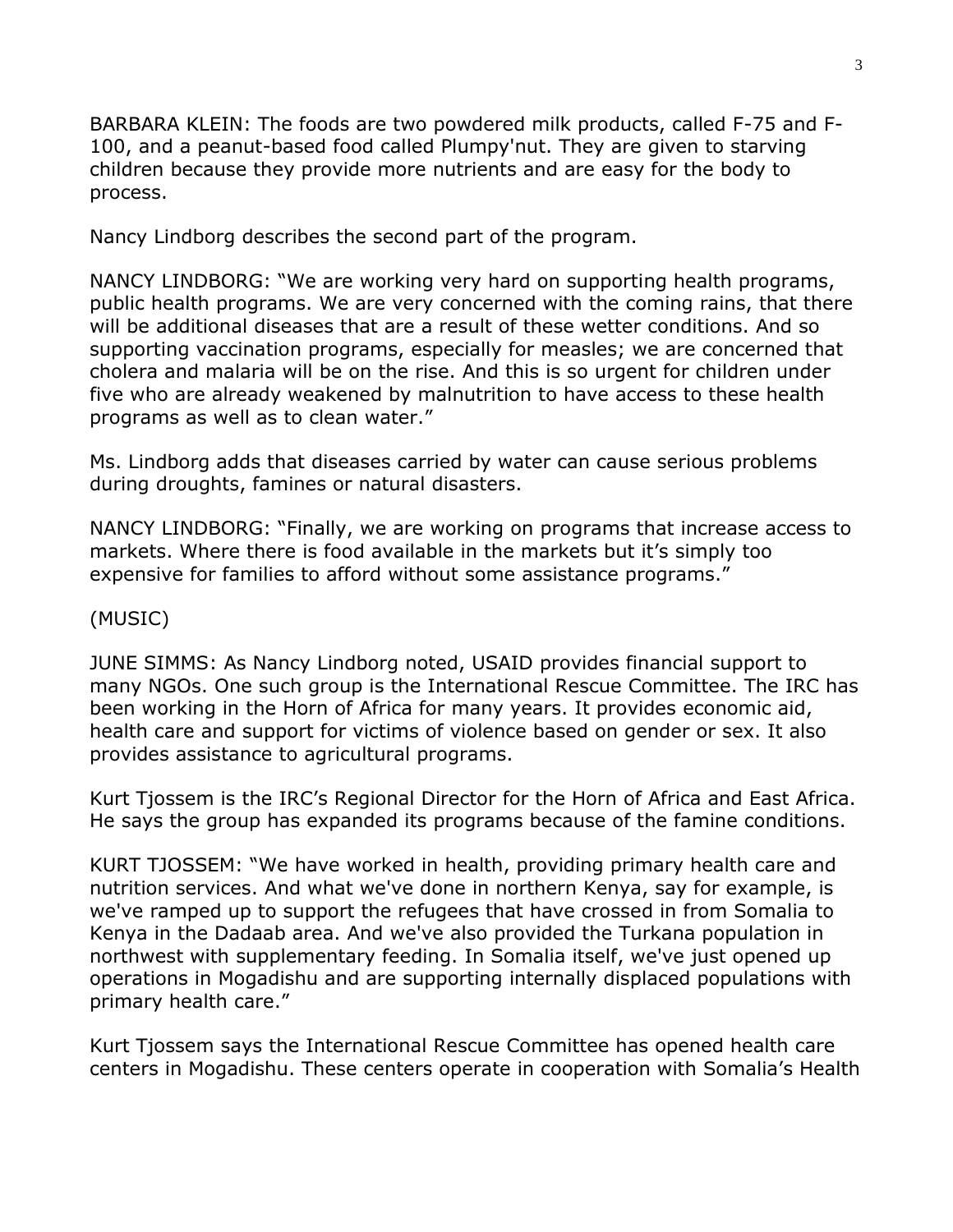Ministry to provide medicines and medical treatment. The group provides doctors and workers for the health care points.

The IRC also is active in Dadaab at the largest refugee camp in the world.

KURT TJOSSEM: "When we talk about nutrition, what we've done is we have, we run one of the hospitals in the Daadab refugee camp. As part of that there is a stabilization center. And so when malnourished children are identified they are referred to the stabilization center. And we're able through our doctors and nurses to attend to these patients."

The IRC also operates several programs for farmers. In Somalia, about seventy percent of the population is active in farming. During droughts, many farm animals get sick or die. This increases the risks of economic crises during famines.

(MUSIC)

BARBARA KLEIN: One NGO working with farmers in the Horn of Africa is Oxfam America. Oxfam America is part of an alliance of fifteen Oxfam groups. The alliance is based in Britain.

Oxfam America does not receive money from USAID or any government. It depends on donations from people in the United States or other countries. The group has also received money from not-for-profit organizations, including the Ford Foundation and the Bill and Melinda Gates Foundation.

Shannon Scribner is Oxfam America's humanitarian policy manager.

SHANNON SCRIBNER: "Before the drought Oxfam was working in Ethiopia and Kenya and working through partners in Somalia. Today we are reaching about one million people affected by the drought and we hope to reach three million with life saving relief. And this relief includes drilling boreholes, building latrines, providing cash to buy food; but also cleaning and rehabilitating existing water sources.

"We're also working with livestock because a great number of people affected have been pastoralists. This means vaccinating livestock and actually providing new livestock to people who have been affected."

When asked if Oxfam America provides money directly to farmers or buys animals for them, Ms. Scribner says they do both.